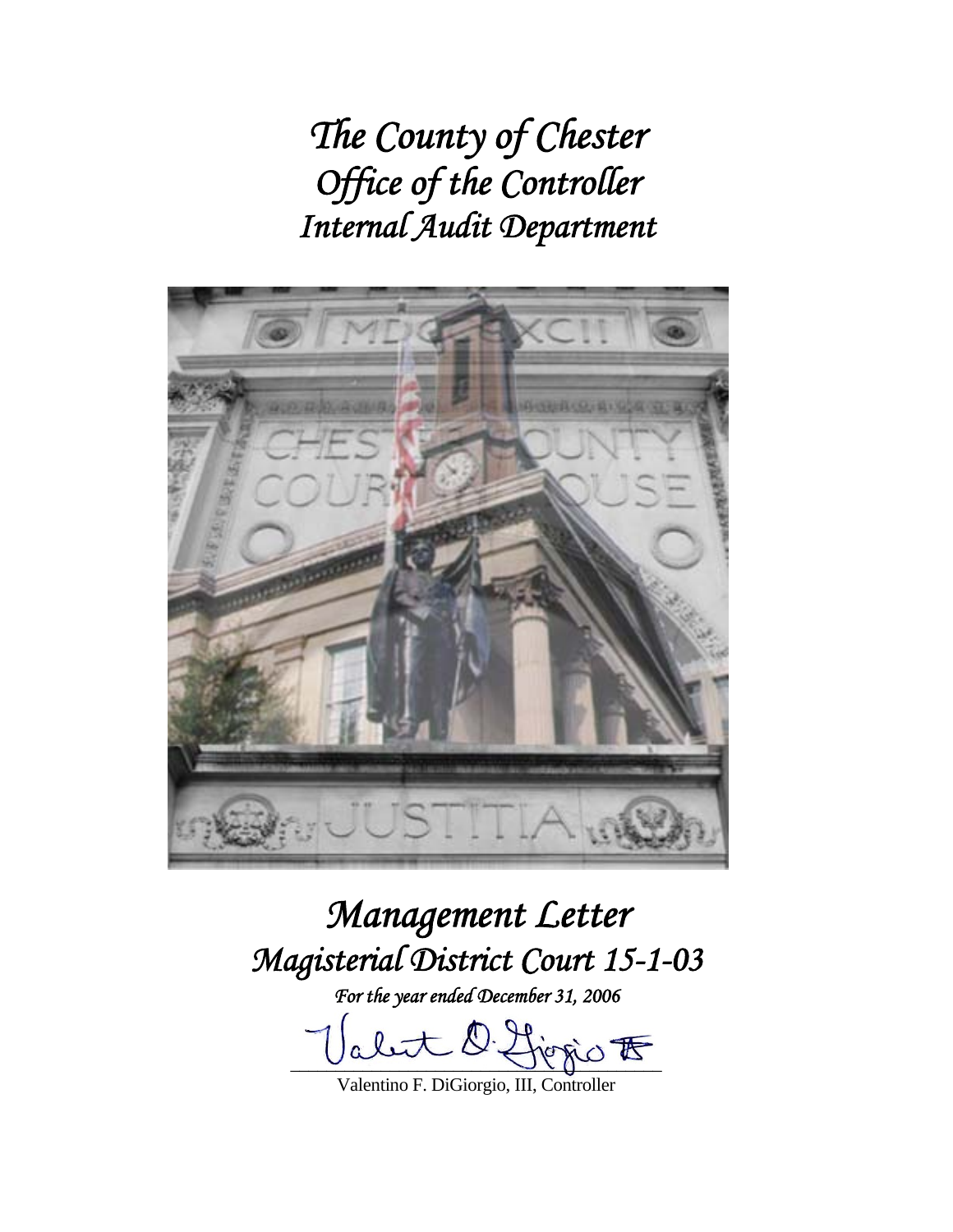### **To: Magisterial District Judge Robert Davis**

### *Introduction*

On July 13, 2007, Internal Audit completed an audit of Magisterial District Court 15-1-03 (*District Court*). Gretchen W. Sohn, CIA, was the auditor-in-charge. Internal Audit is required by County Code to review district courts annually to ensure compliance with policies and procedures mandated by the Administrative Office of Pennsylvania Courts and/or District Justice Administration and to assess their overall internal control structure. The scope of our audit included a review of the following:

- Cash and Petty Cash
- Undisbursed Funds
- Cash Receipts
- Manual Receipts
- Cash Disbursements
- Voided Transactions
- Overall Compliance.

#### *Executive Summary*

The management and staff of the *District Court* are, in all material respects, in compliance with policies and procedures set forth by the Administrative Office of Pennsylvania Courts and directives imposed by District Justice Administration. Also, we noted no significant weaknesses in the overall internal control structure.

Internal Audit did note several matters of a lesser significance involving compliance with policies and procedures that have been included within this Management Letter. We would like to commend the management and staff of the *District Court* for the hard work performed to continually improve the overall conditions in the court.

Internal Audit would also like to thank the management and staff of the *District Court* for their cooperation and assistance during the course of this audit.

We have provided herein a copy of our "Audit Findings" and "Recommendations" for your review and comment. Please feel free to contact our office at (610) 344-6797 should you have any questions or concerns.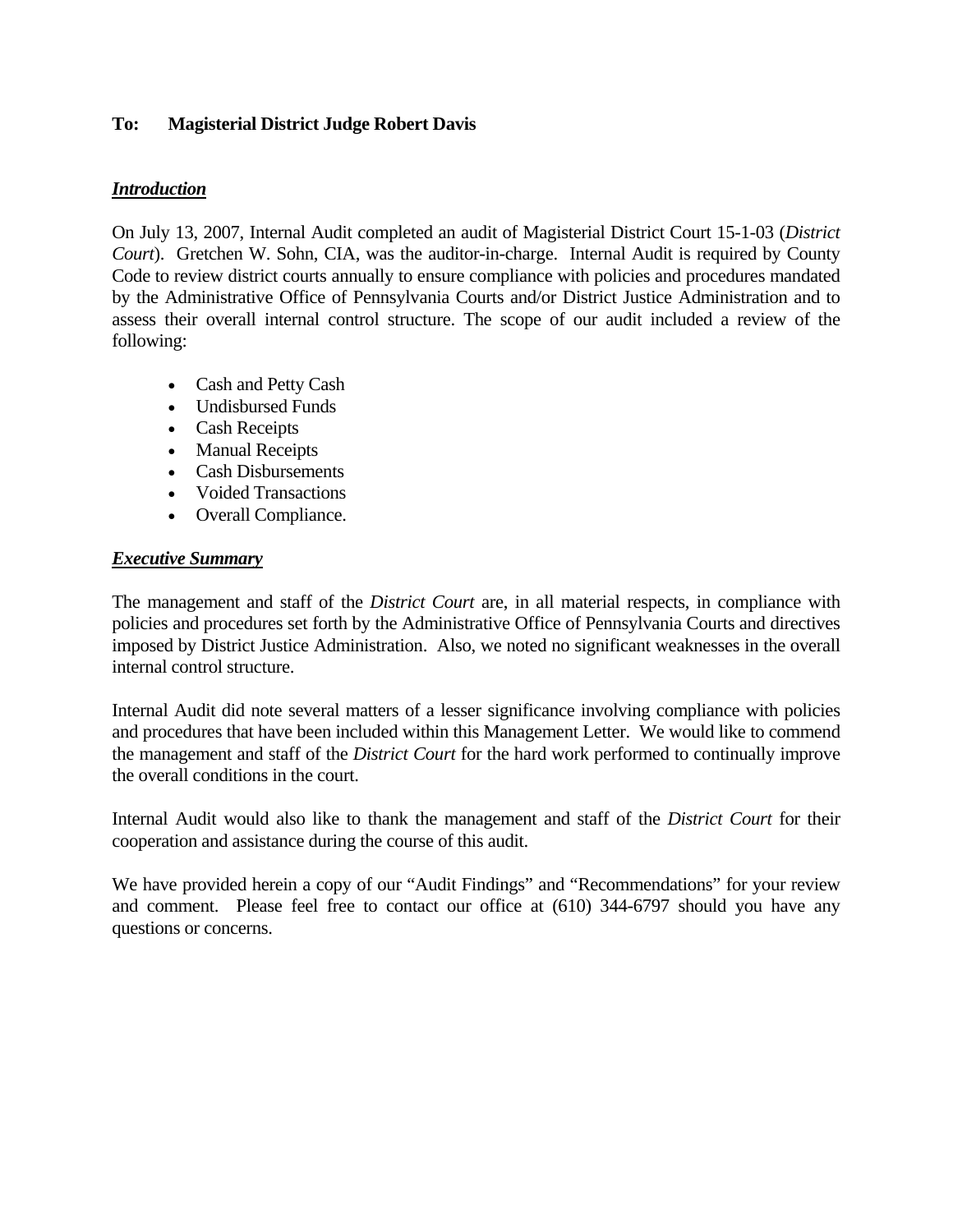# **MAGISTERIAL DISTRICT COURT 15-1-03**

# **FINDINGS AND RECOMMENDATIONS**

# **FOR THE YEAR ENDED DECEMBER 31, 2006**

# **I. COMPLIANCE WITH POLICIES AND PROCEDURES**

In order to test compliance with all applicable policies and procedures, Internal Audit selected a statistical sample of 25 case files out of a total population of 5,742 case files created in 2006. In addition, we performed other related tests of cash receipts, cash disbursements, manual receipts, undisbursed funds, and voided transactions. Sample size for the tested areas was determined through a risk assessment analysis based on the results of the *District Court's* prior year audit and current year case load. We believe the results of our tests are representative of the entire population on the basis of accepted audit sampling principles.

### Finding 1: Cash Adjustments

In following-up on the cash adjustments processed in 2005, Internal Audit noted that reimbursement from the County had not as yet been requested by the *District Court* for 2 debit adjustments for credit card supplies charged to their bank account.

### Recommendation

Internal Audit recommends that *District Court* management request reimbursement from the County of any charges or fees to their bank account in a timely manner so that the required offsetting credit adjustments can be processed.

### Auditee Response

Letters have been given to the Internal Auditor as proof that this finding was rectified.

### Finding 2: Manual Receipts

Internal Audit noted the following:

• In 1 instance, the manual receipt number was not entered on the system receipt.

### Recommendation

Internal Audit recommends that *District Court* management reemphasize to the staff the importance of adhering to the manual receipt procedures as outlined in the District Justice Automated Office Clerical Procedures Manual.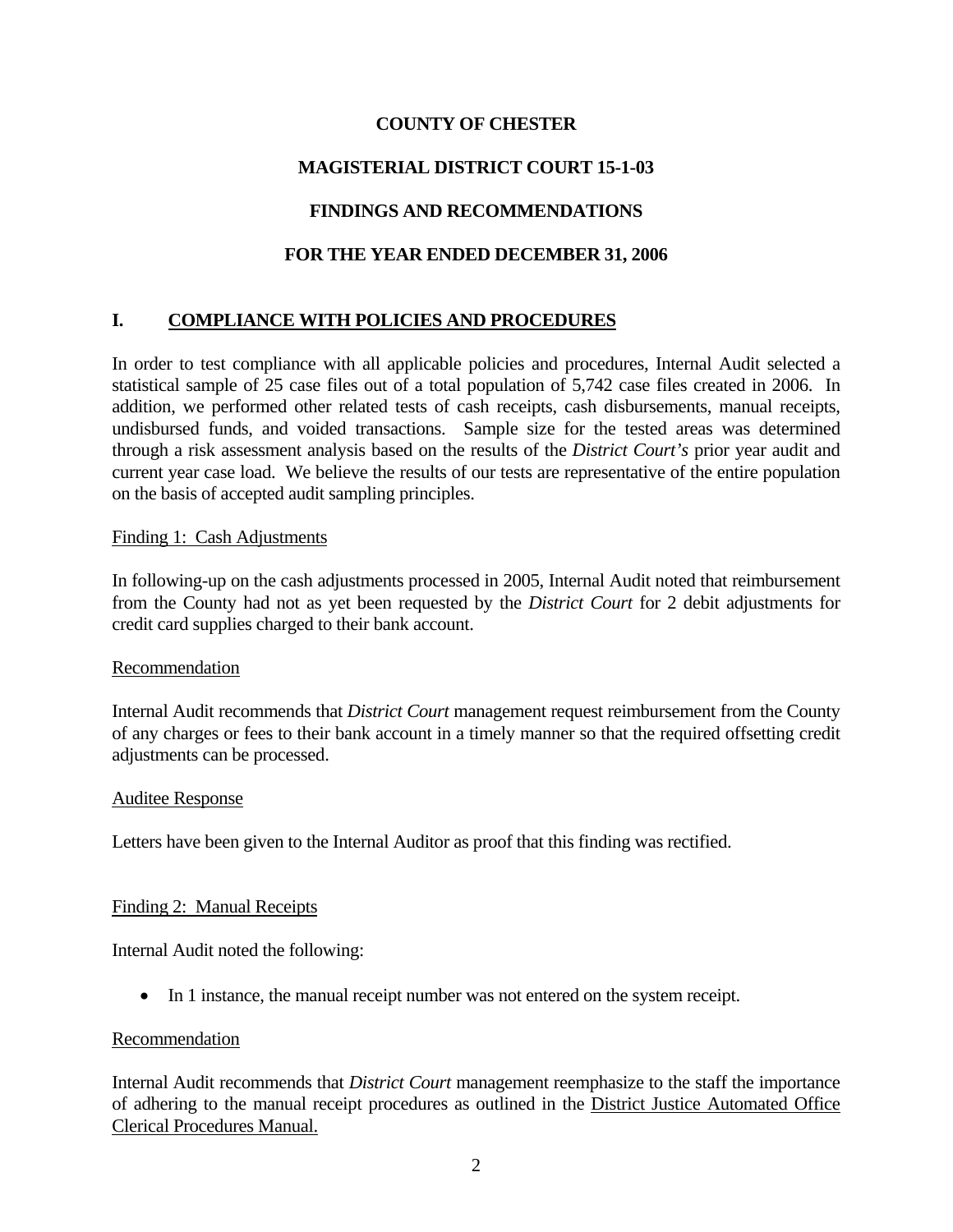# **MAGISTERIAL DISTRICT COURT 15-1-03**

# **FINDINGS AND RECOMMENDATIONS**

### **FOR THE YEAR ENDED DECEMBER 31, 2006**

### **I. COMPLIANCE WITH POLICIES AND PROCEDURES (continued)**

### Finding 2: Manual Receipts (continued)

### Auditee Response

Auditee concurs with the finding and recommendation.

#### Finding 3: Voided Disbursements

Internal Audit noted the following:

• In 2 instances, a copy of the void check was not attached to the case file.

### **Recommendation**

Internal Audit recommends that the *District Court* staff re-familiarize themselves with the District Court Handbook –Administrative Procedures – page 12 regarding the proper handling of voided checks.

#### Auditee Response

Auditee concurs with the finding and recommendation.

### Finding 4: Overall Compliance

Internal Audit noted the following:

- In 1 instance, a warrant was not issued in a timely manner for non-response to a non-traffic citation/summons.
- In 1 instance, an outstanding warrant was not recalled after 60 days.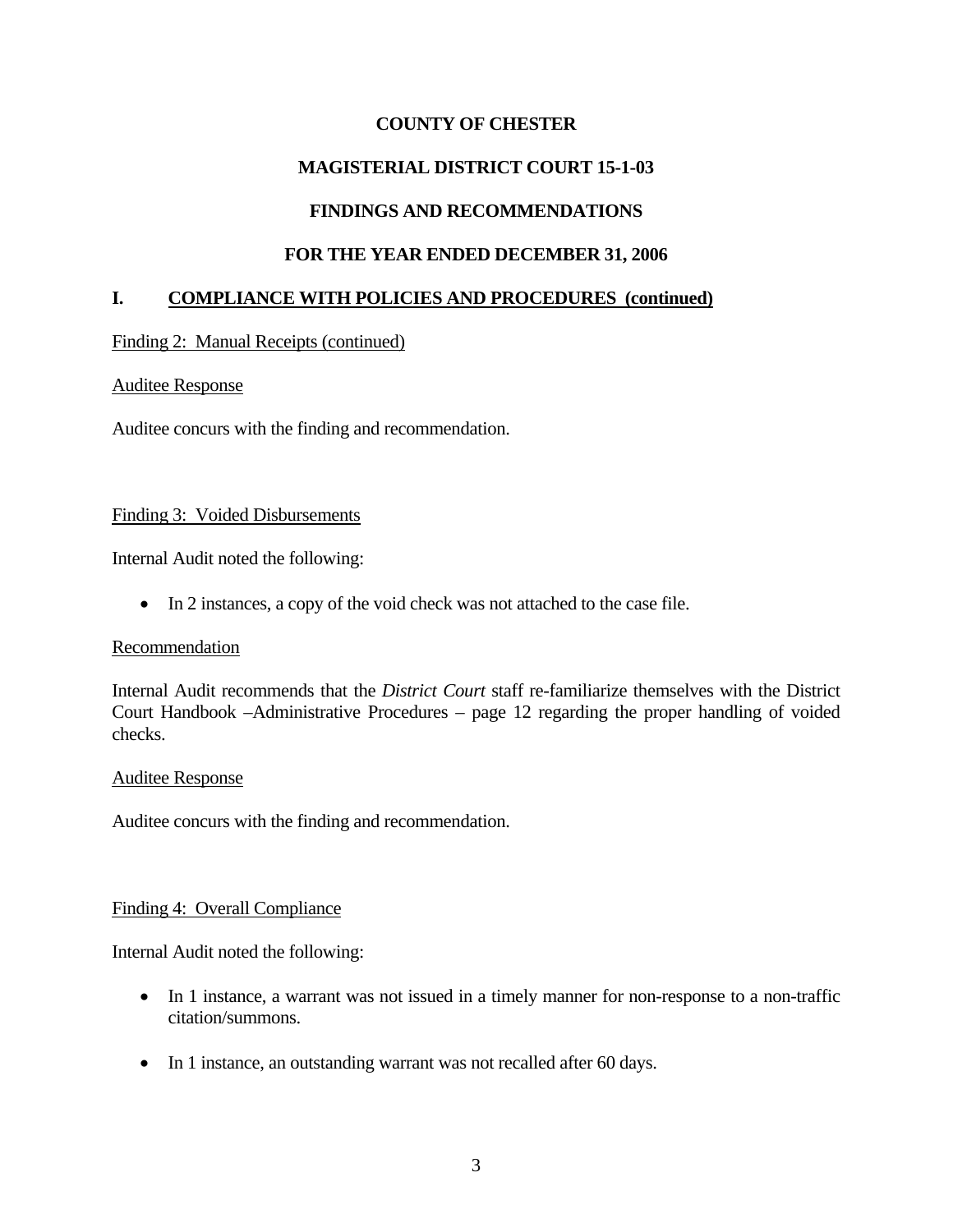# **MAGISTERIAL DISTRICT COURT 15-1-03**

# **FINDINGS AND RECOMMENDATIONS**

# **FOR THE YEAR ENDED DECEMBER 31, 2006**

# **I. COMPLIANCE WITH POLICIES AND PROCEDURES (continued)**

Finding 4: Overall Compliance (continued)

#### **Recommendation**

Internal Audit recommends that *District Court* management re-emphasize to the staff the importance of adhering to the collection procedures as outlined in the District Justice Automated Office Clerical Procedures Manual.

#### Auditee Response

Auditee concurs with the finding and recommendation.